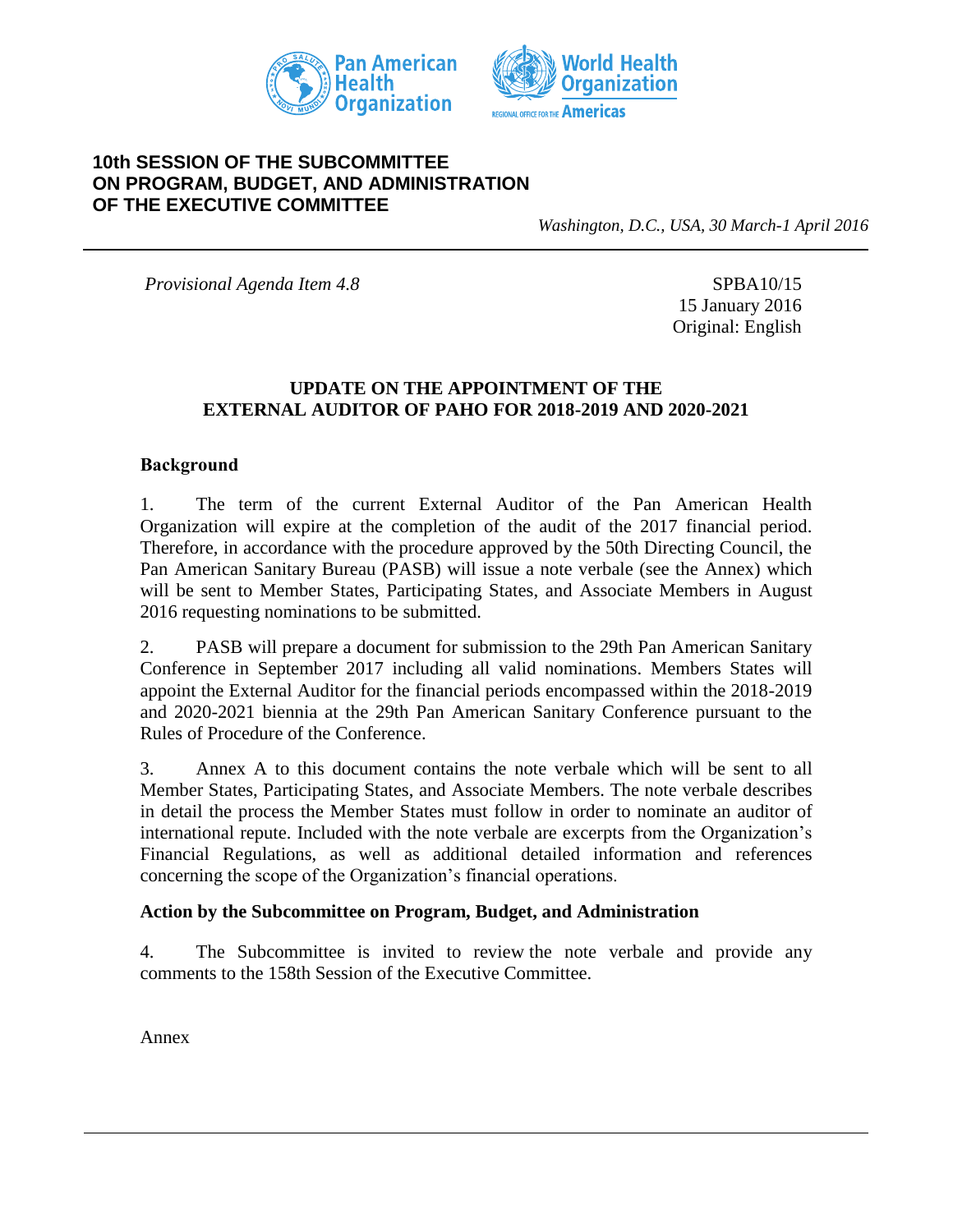#### **Annex**

#### **Note Verbale**

#### **Appointment of the External Auditor of the Pan American Health Organization for the biennia 2018-2019 and 2020-2021**

1. The Director presents her compliments to Member States, Participating States, and Associate Members and has the honor to recall that, in September 2015 the 54th Directing Council, by Resolution CD54.R14, appointed the holder of the Office of President of the Court of Audit of Spain to be the External Auditor of the Pan American Health Organization (PAHO) for the 2016-2017 biennium. Accordingly, and with reference to Regulation 14.1 of PAHO's Financial Regulations, it will be necessary for the 29th Pan American Sanitary Conference in September 2017 to appoint an External Auditor of international repute for the 2018-2019 and 2020-2021 biennia. The purpose of this note verbale is to start the process for the appointment of the External Auditor by inviting nominations from Member States, Participating States, and Associate Members.

2. The Director of the Pan American Sanitary Bureau has the honor, therefore, to invite Members to nominate a candidate fulfilling the conditions of Regulation 14.1 of PAHO's Financial Regulations, whom they may wish the Pan American Sanitary Conference to consider for appointment as the External Auditor of PAHO for the 2018-2019 and 2020-2021 biennia. The full text of Financial Regulation XIV, the Additional Terms of Reference governing the External Audit of PAHO, and background including information on the scope of PAHO's financial operations are enclosed herewith.

3. Should a Member State, Participating State, or Associate Member wish to propose a candidate, the name of the candidate, along with the candidate's supporting proposal should reach the Organization no later than 31 January 2017 to allow time for the preparation of the submission to the 29th Pan American Sanitary Conference in September 2017. The nominee's proposal should include in respect of the proposed External Auditor:

- a) a curriculum vitae and details of the national and international activities of the nominee noting the range of audit specialties that can be of benefit to the Organization;
- b) a description of the audit approach, procedures and standards that the nominee would apply, having regard to the Organization's accounting principles and practices, its Financial Regulations and Financial Rules, and the International Public Sector Accounting Standards (IPSAS);
- c) estimates of the overall number of auditor-work-months which would be devoted to carrying out the audit for each of the four financial periods comprised in the two biennia, 2018-2019 and 2020-2021;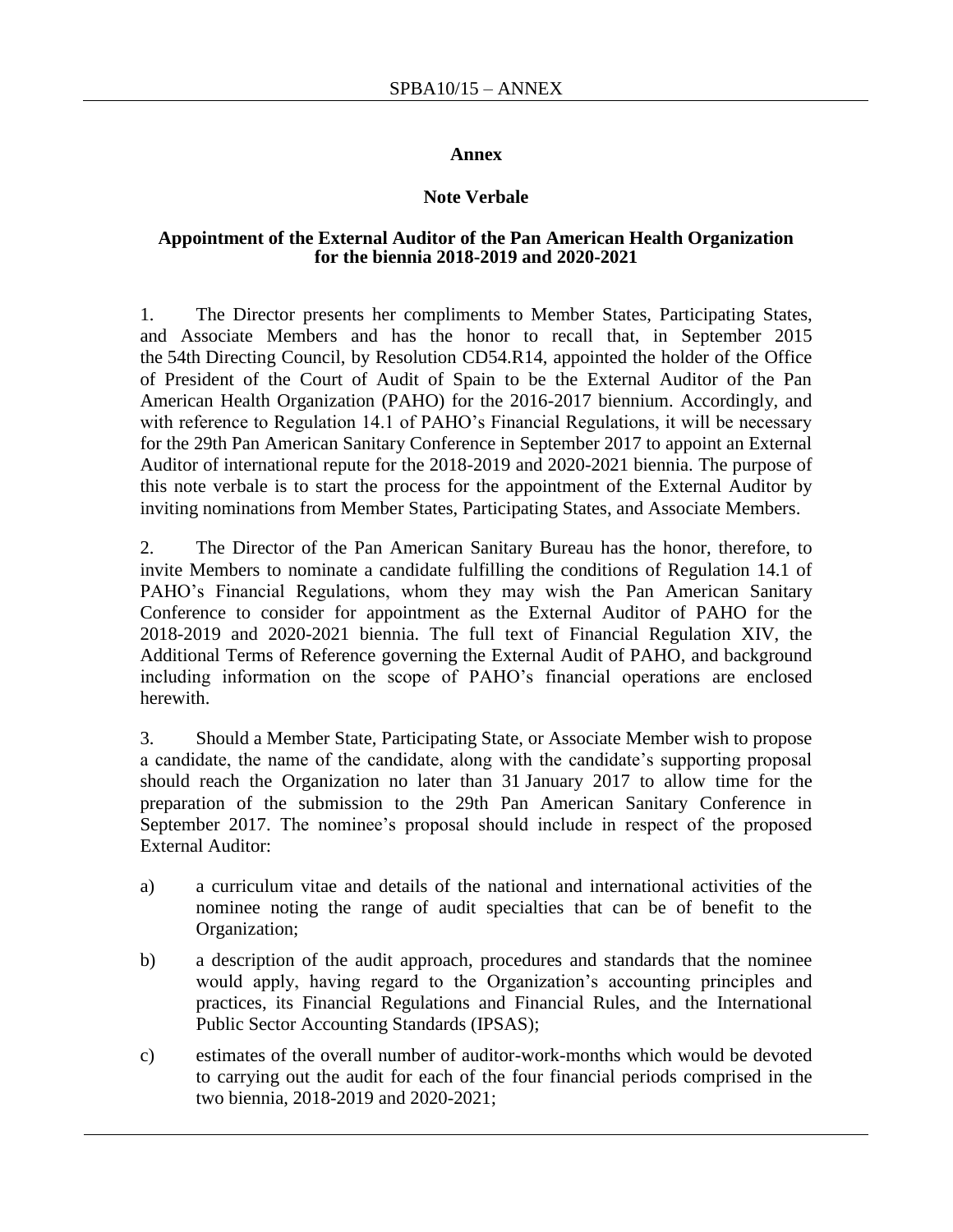- d) for each financial period (2018, 2019, 2020, and 2021), a proposed audit fee expressed in United States dollars. This fee should cover the international audit of PAHO regular program activities, as well as extra-budgetary and other activities, and should be summarized on a single page. In estimating the cost of the audit, all secretarial and other ancillary costs, including all travel costs and living expenses of the External Audit staff, should be included in the audit fee proposed. Travel costs should include travel from the country of residence to Washington, D.C. and to the other offices of the Organization, as required by the External Auditor for the purposes of the audit;
- e) an indication of the nature, extent and timing of requests for information, including access to audit working papers of the outgoing auditor, in accordance with recognized auditing standards, and an assurance of the nominees cooperation, on completion of appointment, in responding to similar requests for information by the incoming auditor;
- f) any other information which may assist the Conference in finalizing the appointment such as: letters of reference, evidence of membership with professional audit or accounting associations such as the International Organization of Supreme Audit Institutions (INTOSAI), accreditation from the World Bank or other international or governmental agency, publications, among others.

4. Since nominations will be submitted to the Directing Council, they must be prepared and submitted in one of the four working languages of the Conference (English, French, Portuguese and Spanish). The Organization will undertake to translate the tenders. For this reason, the nomination should not exceed 6,000 words and should be formatted in letter-size pages (8.5" x 11") with margins no less than 1" on each side and top and bottom, in print-ready PDF format.

5. The Organization would like to take this opportunity to express its appreciation for the support of the Member States, Participating States, and Associate Members in this very important endeavor.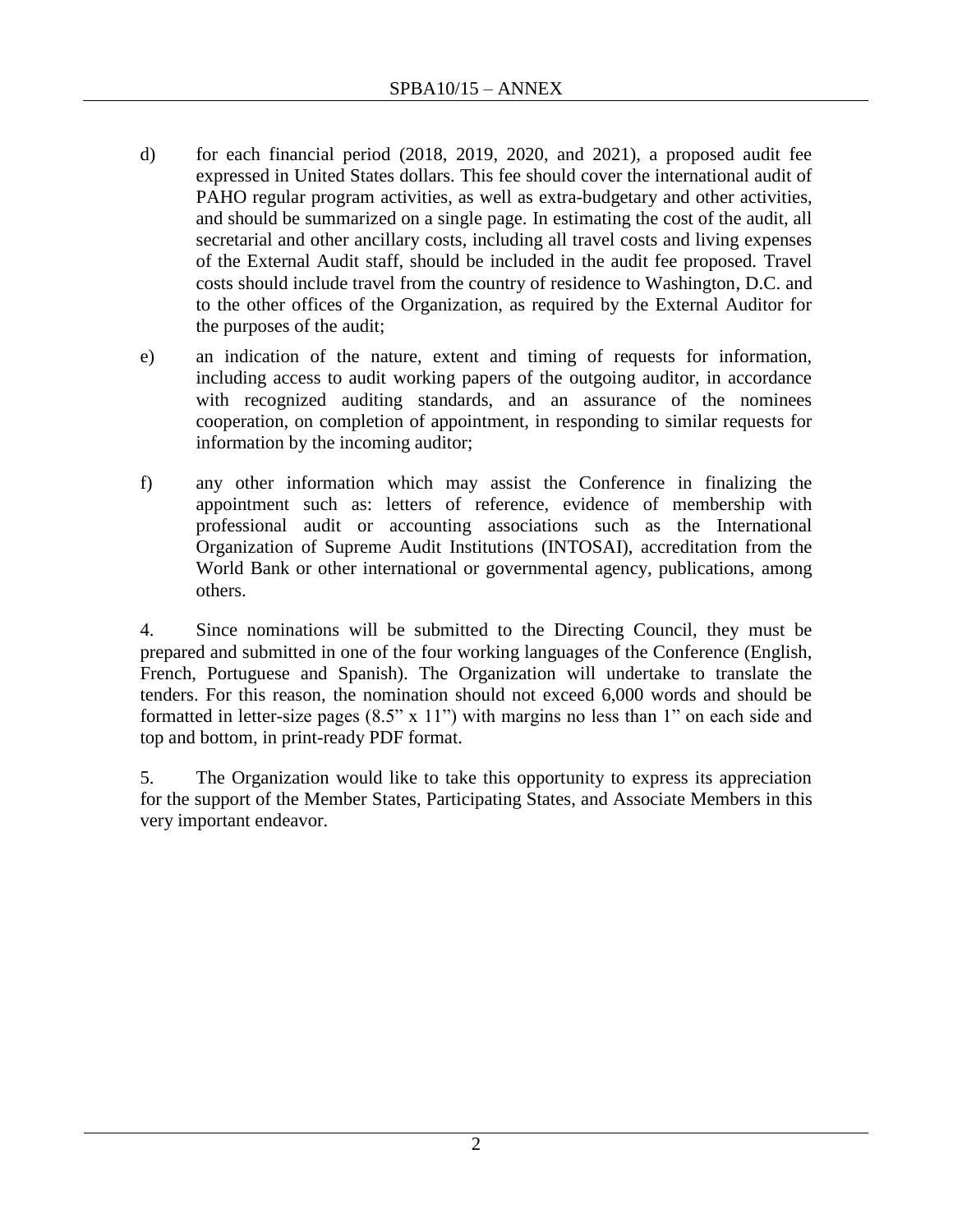#### **Extract from the Financial Regulations of the Pan American Health Organization**

### **Regulation XIV – External Audit**

- 14.1 The Conference or the Directing Council shall appoint an External Auditor of international repute to audit the accounts of the Organization. The Auditor appointed may be removed only by the Conference or the Directing Council.
- 14.2 Subject to any special direction of the Conference or the Directing Council, each audit which the External Auditor performs shall be conducted in conformity with generally accepted common auditing standards and in accordance with the Additional Terms of Reference set forth in the Appendix to these Regulations.
- 14.3 The External Auditor, in addition to rendering an opinion on the financial statements, may make such observations as deemed necessary with respect to the efficiency of the financial procedures, the accounting system, the internal financial controls, and in general, the administration and management of the Organization.
- 14.4 The External Auditor shall be completely independent and solely responsible for the conduct of the audit.
- 14.5 The Conference or the Directing Council may request the External Auditor to perform certain specific examinations and issue separate reports on the results.
- 14.6 The Director shall provide the External Auditor with the facilities required for the performance of the audit.
- 14.7 For the purpose of making a local or special examination or for effecting economies of audit cost, the External Auditor may engage the services of any national Auditor-General (or equivalent title) or commercial public auditors of known repute or any other person or firm that, in the opinion of the External Auditor is technically qualified.
- 14.8 The External Auditor shall issue a report including its opinion, on the audit of the financial statements prepared by the Director pursuant to Regulation XIII. The report shall include such information as deemed necessary in regard to Regulation 14.3 and the Additional Terms of Reference.
- 14.9 The report(s) of the External Auditor shall be completed and provided to the Director together with the audited financial statements no later than 15 April following the end of the financial reporting period to which they relate. The Director will provide the report to the Executive Committee which shall examine the financial statements and the audit report(s) and shall forward them to the Conference or the Directing Council with such comments as deemed necessary.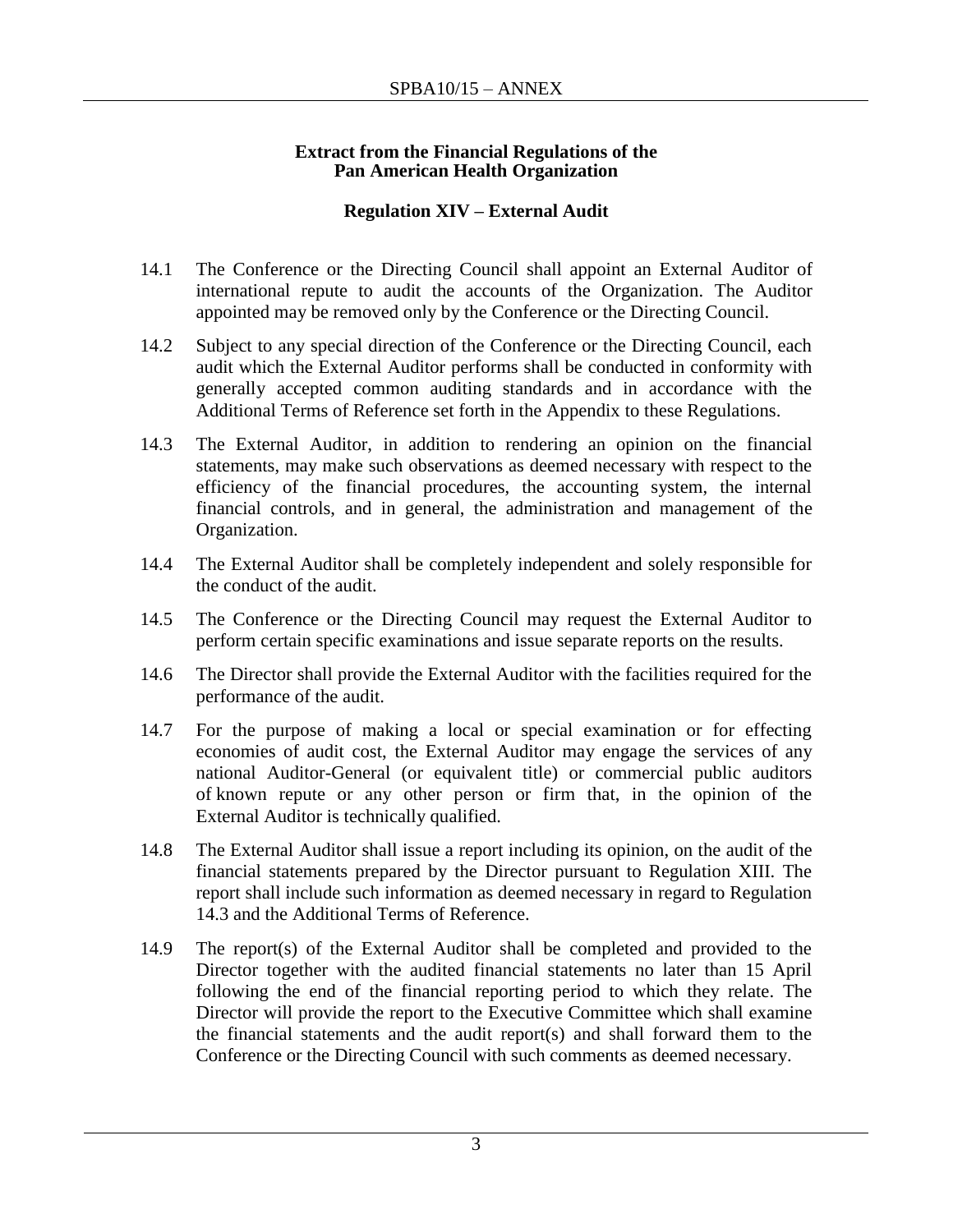## **Appendix**

#### **Additional Terms of Reference Governing the External Audit of the Pan American Health Organization**

1. The External Auditor shall perform such audit of the accounts of the Pan American Health Organization, including all Trust Funds, Special Funds and Special Accounts, as deemed necessary to support the opinion:

- a) that the financial statements are in accord with the books and records of the Organization;
- b) that the financial transactions reflected in the statements have been in accordance with the rules and regulations, the budgetary provisions, and other applicable directives of the Organization;
- c) that the financial resources have been verified by the certificates received direct from the Organization's depositaries or by actual count;
- d) that the internal controls, including the internal audit, are adequate in view of the extent of reliance placed thereon;
- e) that the procedures applied to the recording of all assets, liabilities, surpluses and deficits conform with industry best practices.

2. The External Auditor shall be the sole judge as to the acceptance in whole or in part of certifications and representations by members of the staff of the Organization and may proceed to such detailed examination and verification as needed.

3. The External Auditor shall have free access at all convenient times to all books, records and other documentation which are, in the opinion of the External Auditor necessary for the performance of the audit. Information classified as privileged and which the Director agrees is required by the External Auditor for the purposes of the audit, and information classified as confidential, shall be made available upon request. The External Auditor shall respect the privileged and confidential nature of any information so classified which has been made available and shall not make use of it except in direct connection with the performance of the audit. The External Auditor may bring to the attention of the Conference or the Directing Council any denial of information classified as privileged which, in their opinion, was required for the purpose of the audit.

4. The External Auditor shall have no power to disallow items in the accounts but shall bring to the attention of the Director for appropriate action any transaction that creates doubt as to legality or propriety. Audit objections, to these or any other transactions, arising during the examination of the accounts shall be immediately communicated to the Director.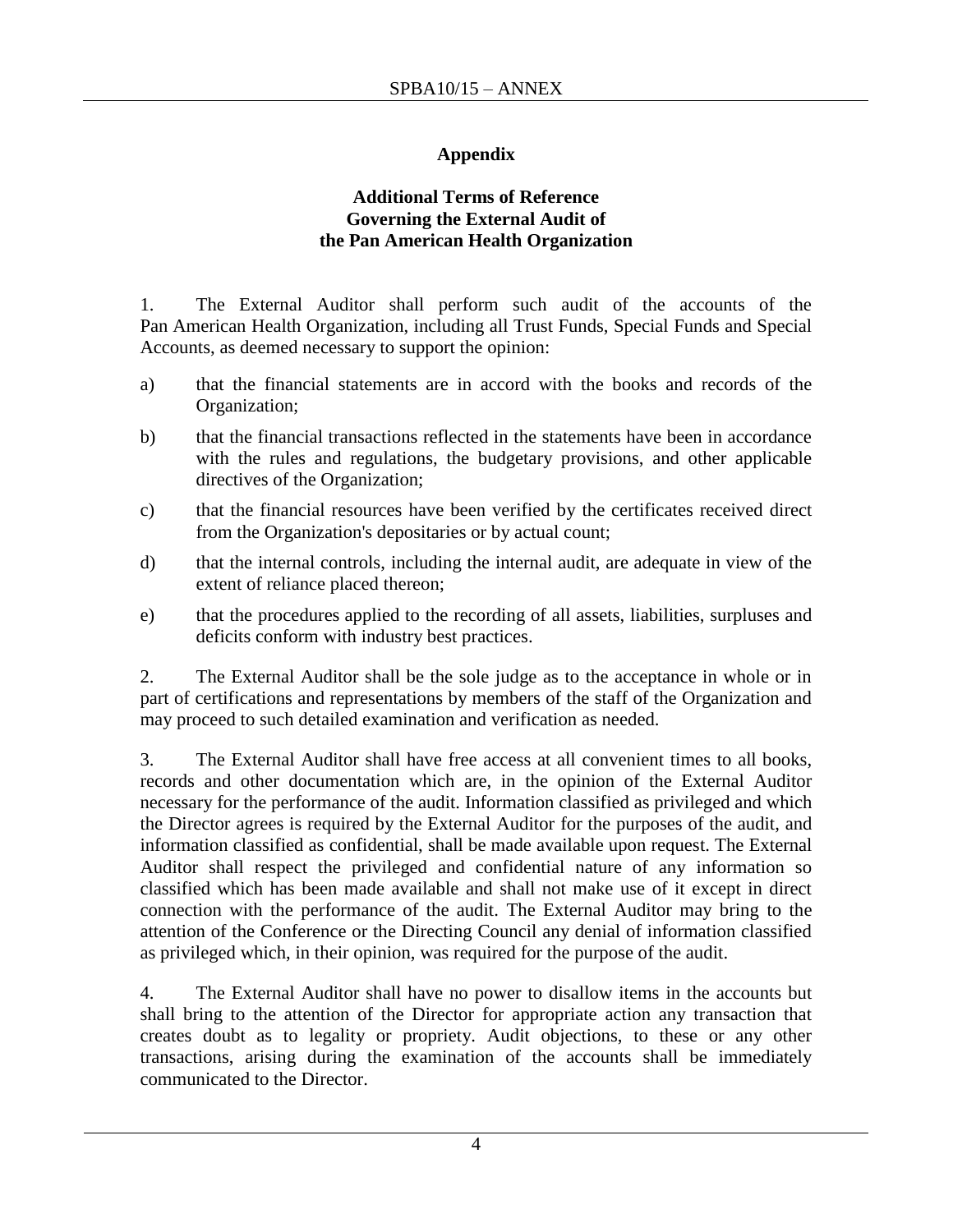5. The External Auditor shall express an opinion on the financial statements of the Organization. The opinion shall include the following basic elements:

- a) identification of the financial statements audited;
- b) a reference to the responsibility of the entity's management and responsibility of the External Auditor;
- c) a reference to the audit standards followed;
- d) a description of the work performed;
- e) an expression of opinion on the financial statements as to whether:
	- i. the financial statements present fairly the financial position as at the end of the financial reporting period and the results of the operations for such period;
	- ii. the financial statements were prepared in accordance with the stated accounting policies;
	- iii. the accounting policies were applied on a basis consistent with that of the preceding financial reporting period unless disclosed in the financial statements.
- f) an expression of opinion on the compliance of transactions with the Financial Regulations and legislative authority;
- g) the date of the opinion and the signature of the External Auditor;
- h) the External Auditor's name and position;
- i) the place where the report has been signed;
- j) a reference to the report of the External Auditor on the financial statements, should one be provided.

6. The report of the External Auditor to the Conference or Directing Council on the financial operations of the financial reporting period should mention:

- a) the type and scope of examination;
- b) matters affecting the completeness or accuracy of the accounts, including, where appropriate:
	- i. information necessary to the correct interpretation of the accounts;
	- ii. any amounts that ought to have been received but which have not been brought to account;
	- iii. any amounts for which a legal or contingent liability exists and which have not been recorded or reflected in the financial statements;
	- iv. expenses not properly substantiated;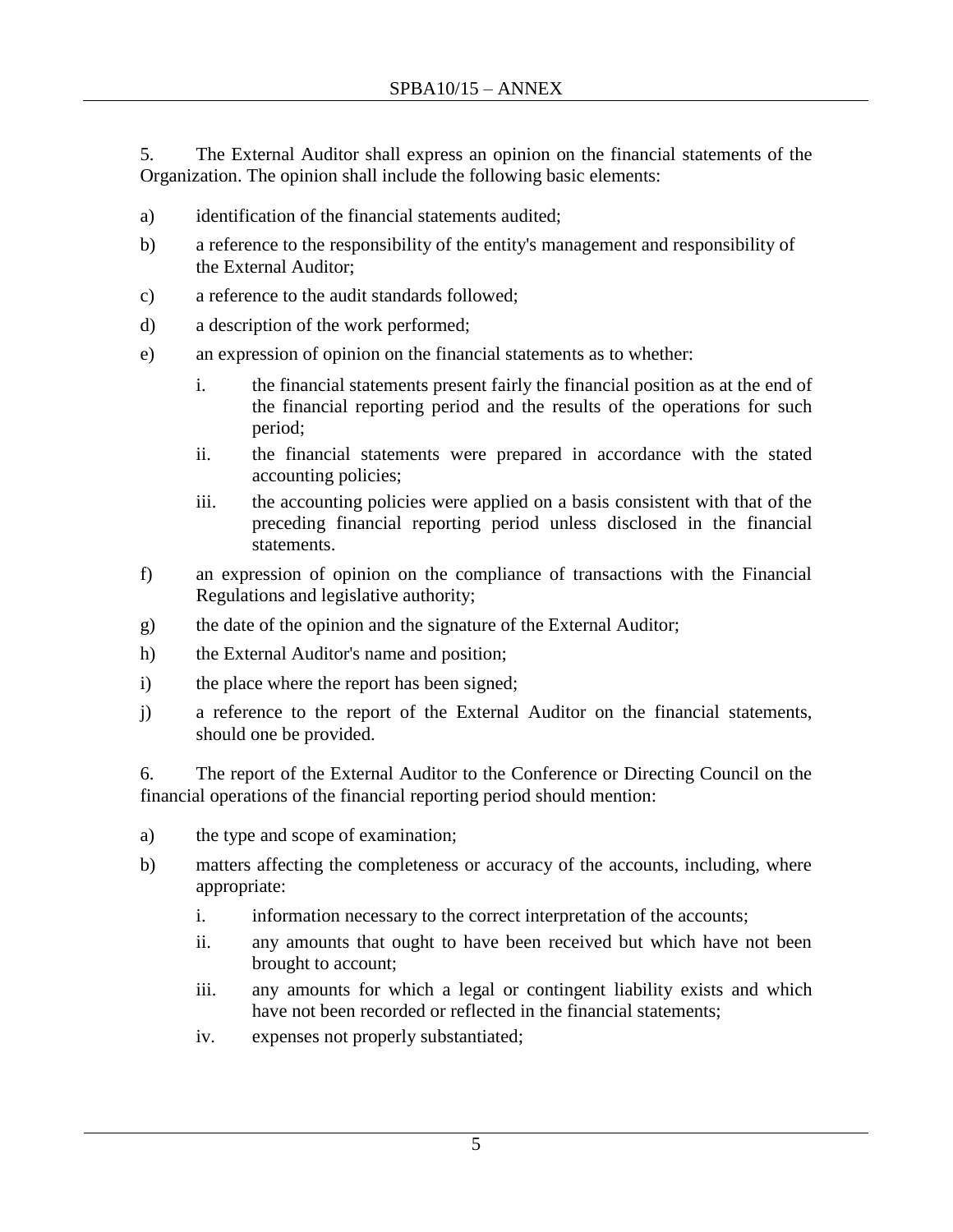- v. whether proper books of accounts have been kept; where in the presentation of statements there are deviations of a material nature from a consistent application of generally accepted accounting principles, these should be disclosed.
- c) other matters that should be brought to the notice of the Conference or the Directing Council such as:
	- i. cases of fraud or presumptive fraud;
	- ii. wasteful or improper expense of the Organization's money or other assets (notwithstanding that the accounting for the transaction may be correct);
	- iii. expense likely to commit the Organization to further outlay on a large scale;
	- iv. any defect in the general system or detailed regulations governing the control of receipts and disbursements, or of supplies and equipment;
	- v. expense not in accordance with the intention of the Conference or the Directing Council, after making allowance for duly authorized transfers within the Program Budget;
	- vi. expense in excess of Regular Budget appropriations as amended by duly authorized transfers within the Program Budget;
	- vii. expense not in conformity with the authority that governs it.
- d) the accuracy of the inventory and fixed assets as determined by a physical count and examination of the records.
- e) transactions accounted for in a previous financial reporting period, about which further information has been obtained, or transactions in a later financial reporting period about which the Conference or the Directing Council should have early knowledge.

7. The External Auditor may make such observations with respect to findings resulting from the audit and such comments on the financial report as deemed appropriate to the Conference or the Directing Council, or to the Director.

8. Whenever the External Auditor's scope of audit is restricted, or insufficient evidence is available, the External Auditor's opinion shall refer to this matter, making clear in the report the reasons for the comments and the effect on the financial position and the financial transactions as recorded.

9. In no case shall the External Auditor include criticism in any report without first affording the Director an adequate opportunity of explanation on the matter under observation.

10. The External Auditor is not required to discuss or report any matter which is considered immaterial.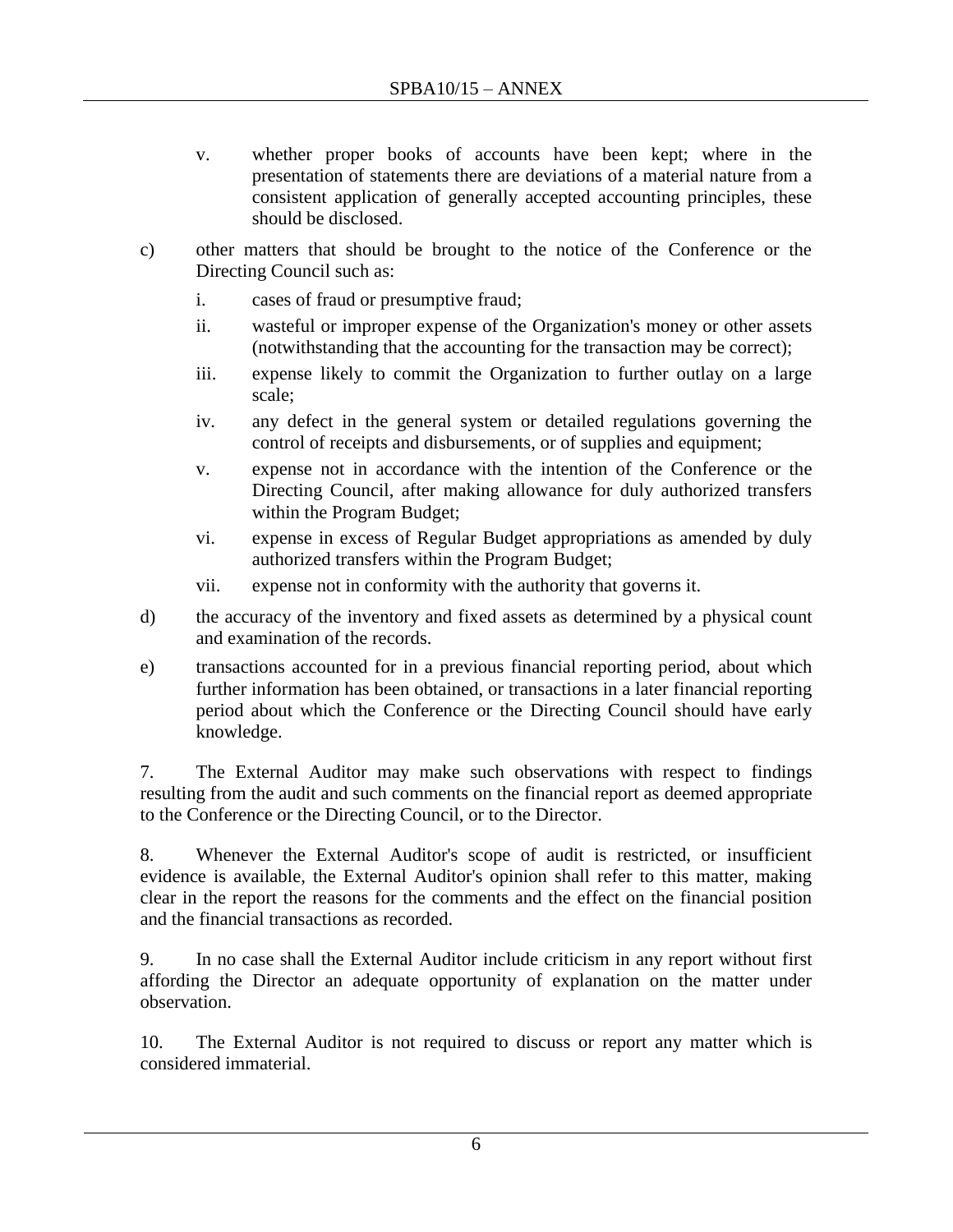## **Background Information**

# **Appointment of the PAHO External Auditor**

# 1. **General Requirements and Objectives**

1.1 The Pan American Health Organization (PAHO) seeks to obtain an effective audit carried out to a high technical standard. The audit should be directed at important questions of financial policy and practice, with appropriate importance being given to efficiency (value-for-money) audits.

1.2 The External Auditor must be experienced in the provision of professional auditing services under the *International Public Sector Accounting Standards*, which were officially adopted by the 27th Pan American Sanitary Conference on 5 October 2007 in resolution CSP27.R18 and were officially implemented on 1 January 2010.

1.3 The External Auditor must be experienced working in a multicultural and a multilingual environment. The External Auditor, therefore, must be able to provide audit staff that can function effectively in such an environment, specifically with both Spanish and English language capabilities. However, the External Auditor must be able to deliver all reports in English.

1.4 The External Auditor may be contracted from time to time to perform separate project audits in accordance with project agreements concluded with donors. Such contracts will be negotiated separately from the main biennial financial audit of the Organization.

# 2. **Nature of Audit Assignment**

2.1 An appreciation of the magnitude and diversity of the financial operations of the Pan American Health Organization, and thus of the nature of the audit, may be obtained from the detailed financial report titled *Financial Report of the Director and Report of the External Auditor 1 January 2015–31 December 2015*, which is available on the Pan American Health Organization's website at: \_\_\_\_\_\_\_\_\_\_\_\_\_\_\_.

2.2 The main center of financial activity is the Pan American Health Organization headquarters in Washington, D.C., United States of America. The Pan American Health Organization also has a presence in 28 countries through representative offices and technical centers. Additional information regarding the Pan American Health Organization is available on its website at:

[http://www.paho.org/hq/index.php?option=com\\_content&view=article&id=91&Itemid=2](http://www.paho.org/hq/index.php?option=com_content&view=article&id=91&Itemid=220&lang=en) [20&lang=en](http://www.paho.org/hq/index.php?option=com_content&view=article&id=91&Itemid=220&lang=en)